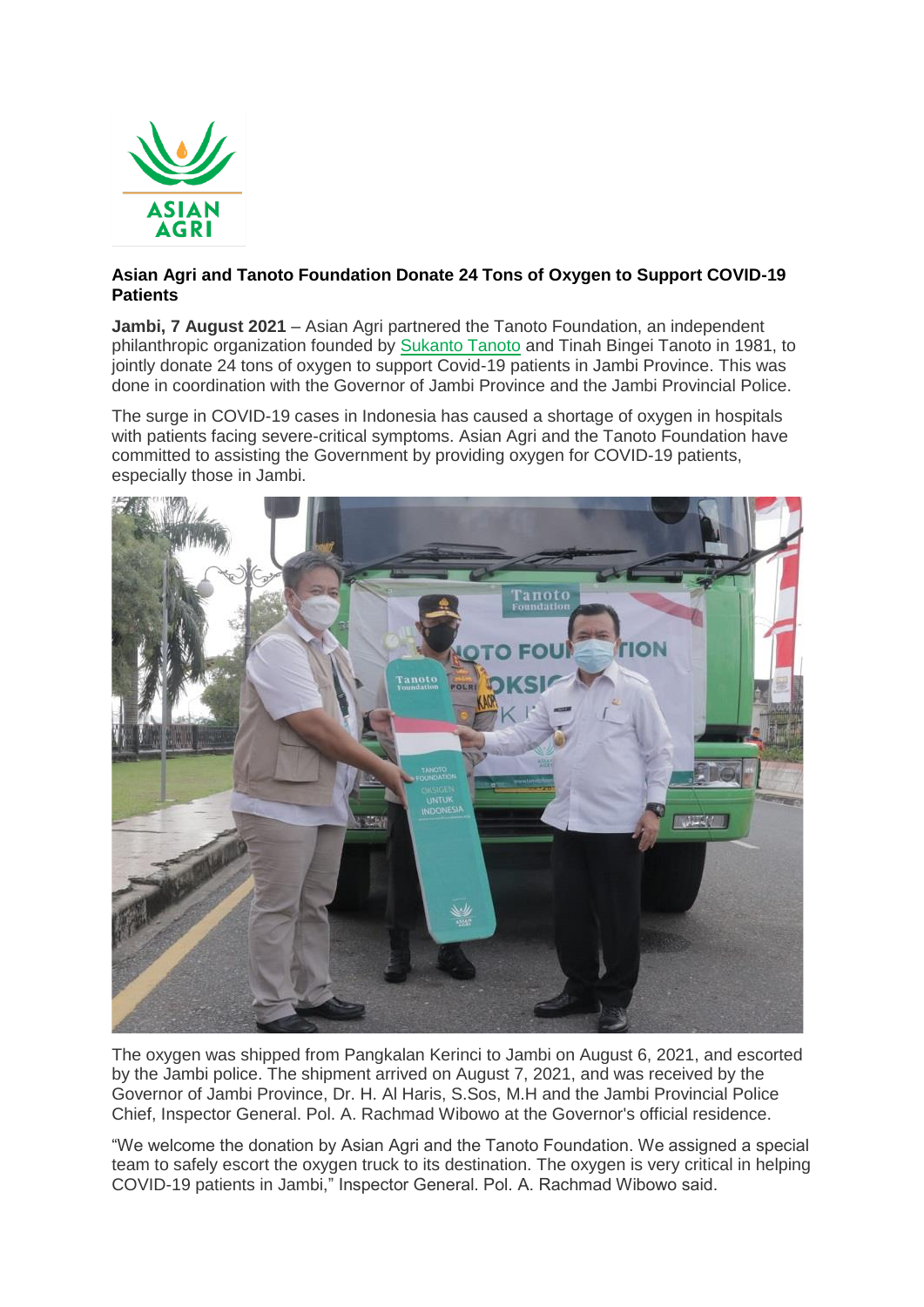The Governor of Jambi Province, Al Haris express his appreciation of the aid provided by Asian Agri and the Tanoto Foundation. "Currently, we have a shortage of oxygen in Jambi, especially with the increasing number of hospitalized COVID-19 patients with severe to critical symptoms. We really appreciate the oxygen aid from Asian Agri and the Tanoto Foundation as it will help many hospitals in the province to save lives. We hope this pandemic will end soon and we can return to our normal lives."

Tanoto Foundation's Board of Trustee, Anderson Tanoto said, "When we received news of the shortage of oxygen in hospitals for COVID-19 patients, we felt the need to respond quickly by delivering oxygen produced by PT RAPP in Pangkalan Kerinci to Java. The distribution will be supervised by the Ministry of Health, so that the hospitals that are in dire need will receive the necessary supplies."

"We hope the oxygen will save more lives in Jambi," he added.

The Ministry of Health revealed that the surge in COVID-19 cases in Indonesia in recent weeks has coincided with the sharp increase in demand for medical oxygen from 400 tons per day to 2,500 tons per day.

## **About Asian Agri:**

Asian Agri is one of Indonesia's largest [palm oil producers.](https://www.asianagri.com/en/about-us) Founded in 1979, the company today manages 100,000 hectares of plantation land and employs over 25,000 people. A pioneer of the Indonesian government's Trans-National Government Migration (PIR-Trans) program, Asian Agri currently works with 30,000 Plasma Scheme smallholders in Riau and Jambi who operate 60,000 hectares of palm oil plantations, and independent smallholders who manage a total 41,000 hectares.

Implementing a strict "no burn" policy since 1994 and best practices in sustainable plantation management, Asian Agri has helped its smallholder partners improve productivity, yield and supply chain traceability, while assisting them obtain certifications. The company's mills are technologically advanced and energy self-sufficient, minimizing greenhouse gas emissions.

Asian Agri (PT Inti Indosawit Subur) is a member of the [Roundtable on Sustainable Palm Oil](https://www.asianagri.com/en/sustainability-dashboard/standards-and-certifications)  [\(RSPO\)](https://www.asianagri.com/en/sustainability-dashboard/standards-and-certifications) since 2006. More than 86% of its owned plantations in North Sumatra, Riau & Jambi provinces and 100% of Plasma Scheme smallholder plantations in Riau & Jambi provinces have been RSPO certified. All its owned plantations and those owned by scheme smallholders ISCC (International Sustainability & Carbon Certification) certified since 2014. In 2019, the company also achieved 100% ISPO (Indonesian Sustainable Palm Oil) certification.

The company's operations are ISO 14001 certified, while its Learning Institute and nursery research center in Riau province, Indonesia are both ISO 9001 certified. Asian Agri's laboratory at the Center for Research and Development in Tebing Tinggi is accredited by the National Accreditation Committee under the ILAC Mutual Recognition Arrangement (ILAC MRA).

## **About Tanoto Foundation:**

Tanoto Foundation is an independent philanthropic organization founded by Sukanto Tanoto and Tinah Bingei Tanoto based on the belief that every person should have the opportunity to realize his or her full potential. Tanoto Foundation programs stem from the belief that quality education accelerates equal opportunity. We harness the transformative strength of education to realize people's full potential and improve lives. Tanoto Foundation focuses on making an impact in three areas: improving learning environments, future leaders development, as well as medical research and sciences.